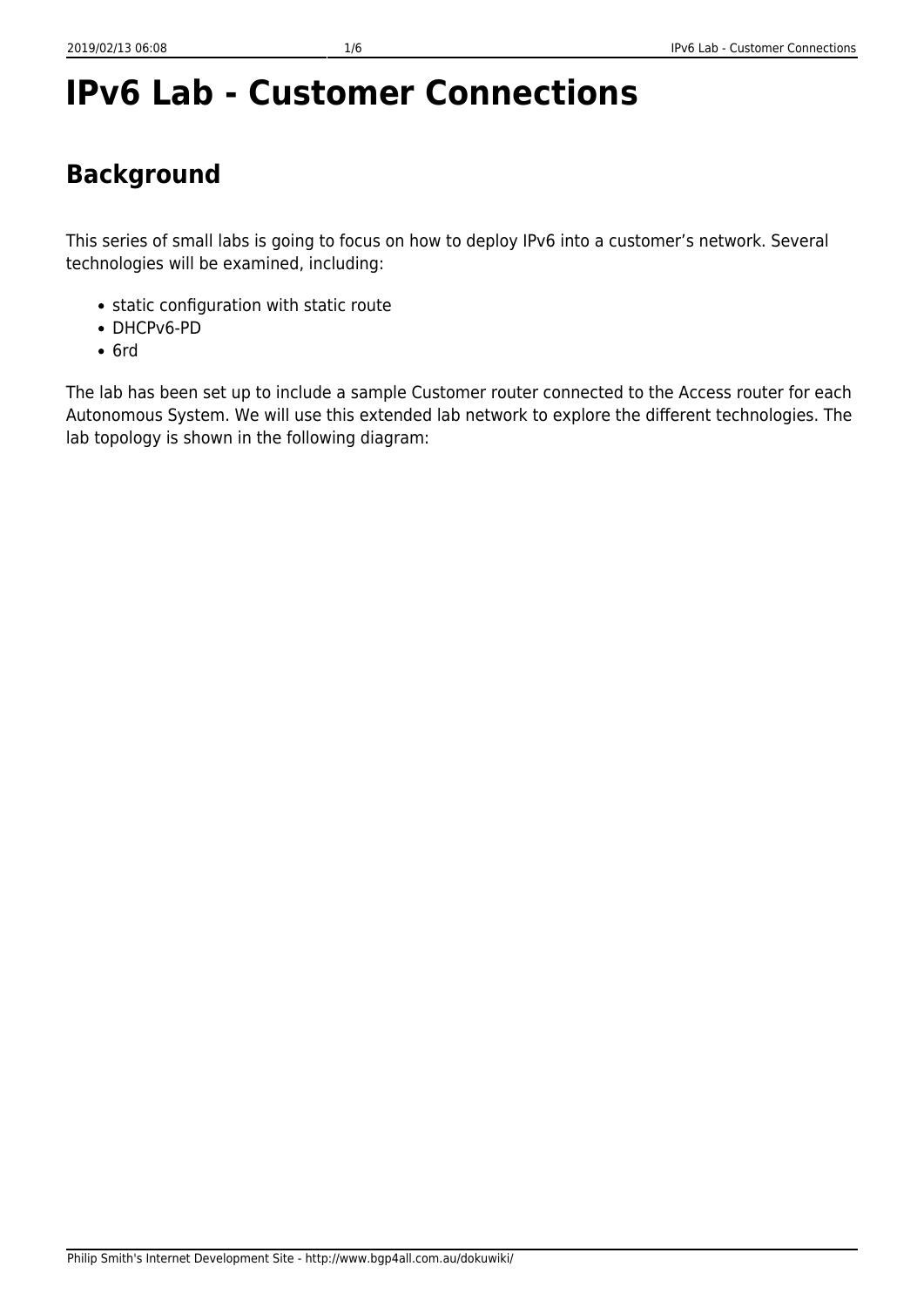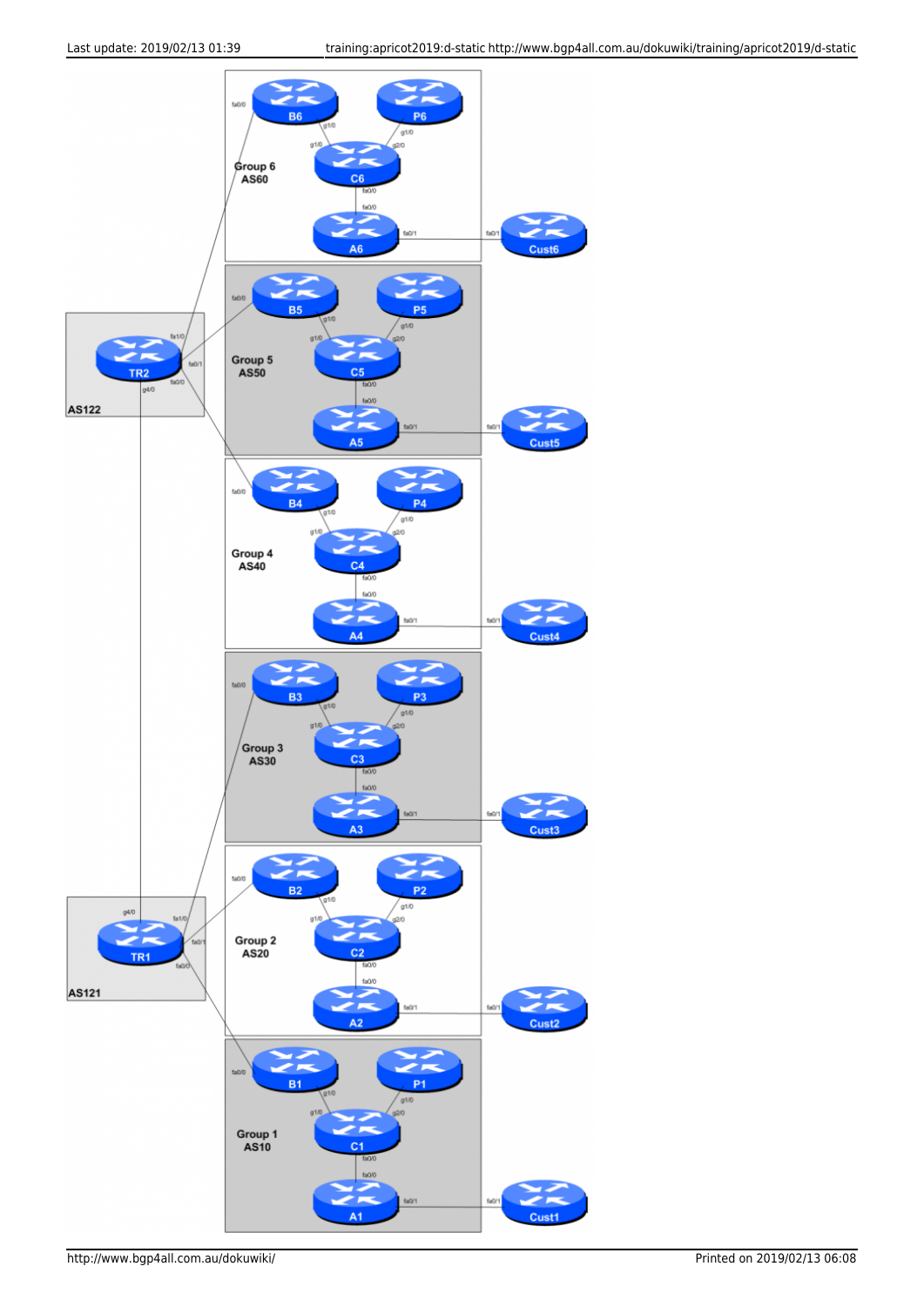### **Static Configuration**

This first lab looks at how to set up a static configuration between network operator and the end-user. This is the traditional method the industry has used for years for IPv4, and is also used for IPv6 in the case of a dual-stack connection from operator to customer and within the customer's own network.

## **Configuring the Customer Router**

Before we start, each group needs to configure their customer router, to give it the basic configuration. We do exactly as we did at the start of these labs. To help you, the configuration steps are listed here. Consult the Lab Access document on out how to get to the console port of the Customer Router.

#### **Name the router**

Router> enable Router# config terminal Router(config)# hostname CustX

#### **Configure Authentication**

aaa new-model aaa authentication login default local aaa authentication enable default enable username v6cust secret cust-PW enable secret cust-EN service password-encryption line vty 0 4 transport preferred none line console 0 transport preferred none

#### **Configure logging**

no logging console logging buffered 8192 debugging

#### **Disable DNS resolution**

no ip domain-lookup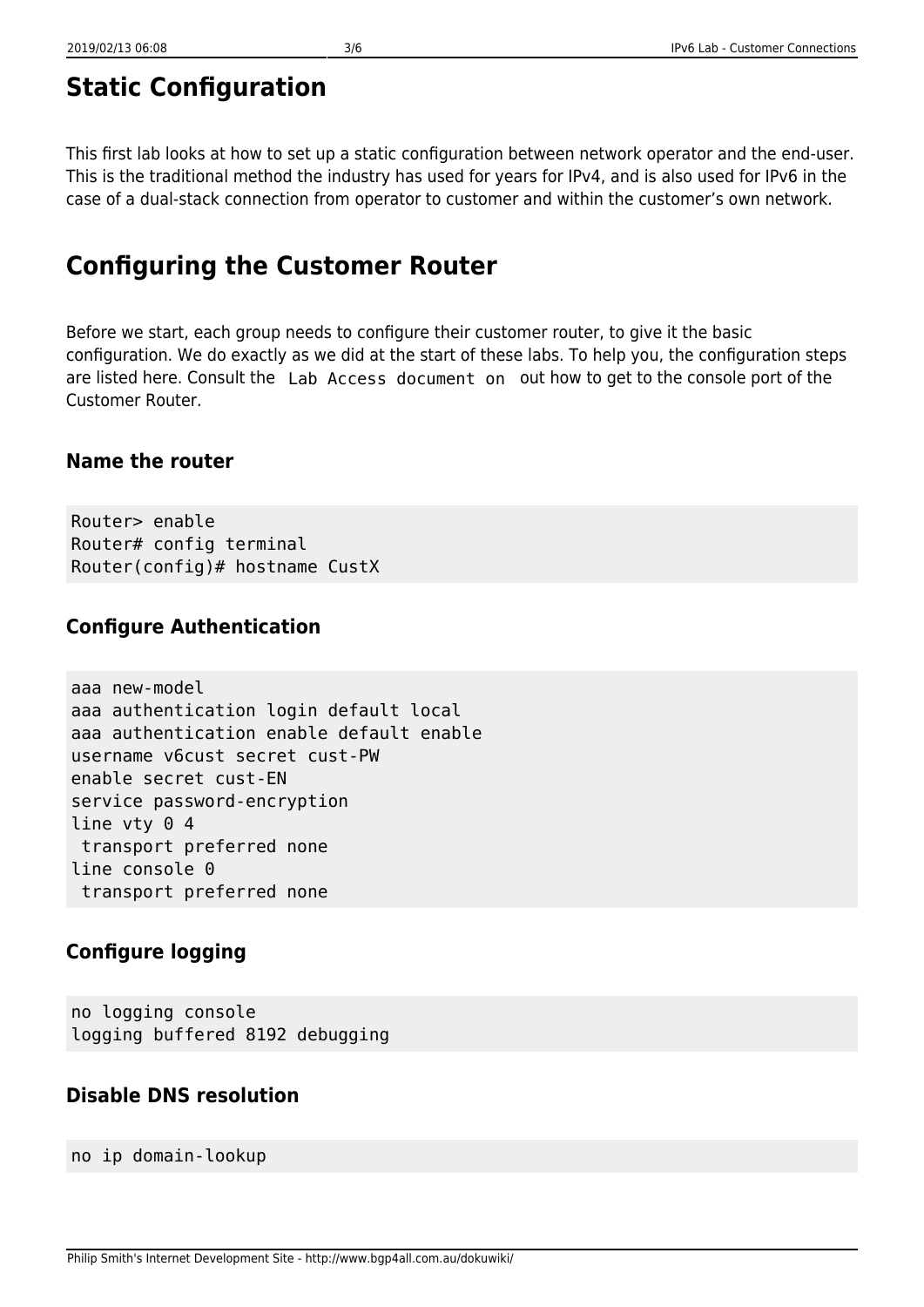#### **Activate IPv6 routing**

Turn on IPv6 Routing and activate IPv6 CEF (not on by default in Cisco IOS)

ipv6 unicast-routing ipv6 cef

#### **Disable source routing for IPv4 and IPv6**

no ip source-route no ipv6 source-route

#### **Path MTU Discovery**

Enable Path MTU Discovery on the router - this is not enabled by default for connections to the control plane (but it is enabled by default now for BGP).

ip tcp path-mtu-discovery

Exit configuration mode and save

end write memory

### **Configuring Interfaces on Customer Router**

Now that the basic configuration is in place, we need to configure the interface linking the Customer router to our Access router. Refer to the [ip address plan](http://www.bgp4all.com.au/dokuwiki/training/apricot2019/address-plan) to find out the point-to-point link addresses for both IPv4 and IPv6. ip address plan to

Here is a configuration example:

```
interface FastEthernet0/1
 description P2P Link to ASX0
 ip address 100.68.X.34 255.255.255.252
 no ip directed-broadcast
 no ip redirects
 no ip proxy-arp
 ipv6 address 2001:DB8:X:20::1/127
 ipv6 nd prefix default no-advertise
 ipv6 nd ra suppress all
 no shutdown
!
```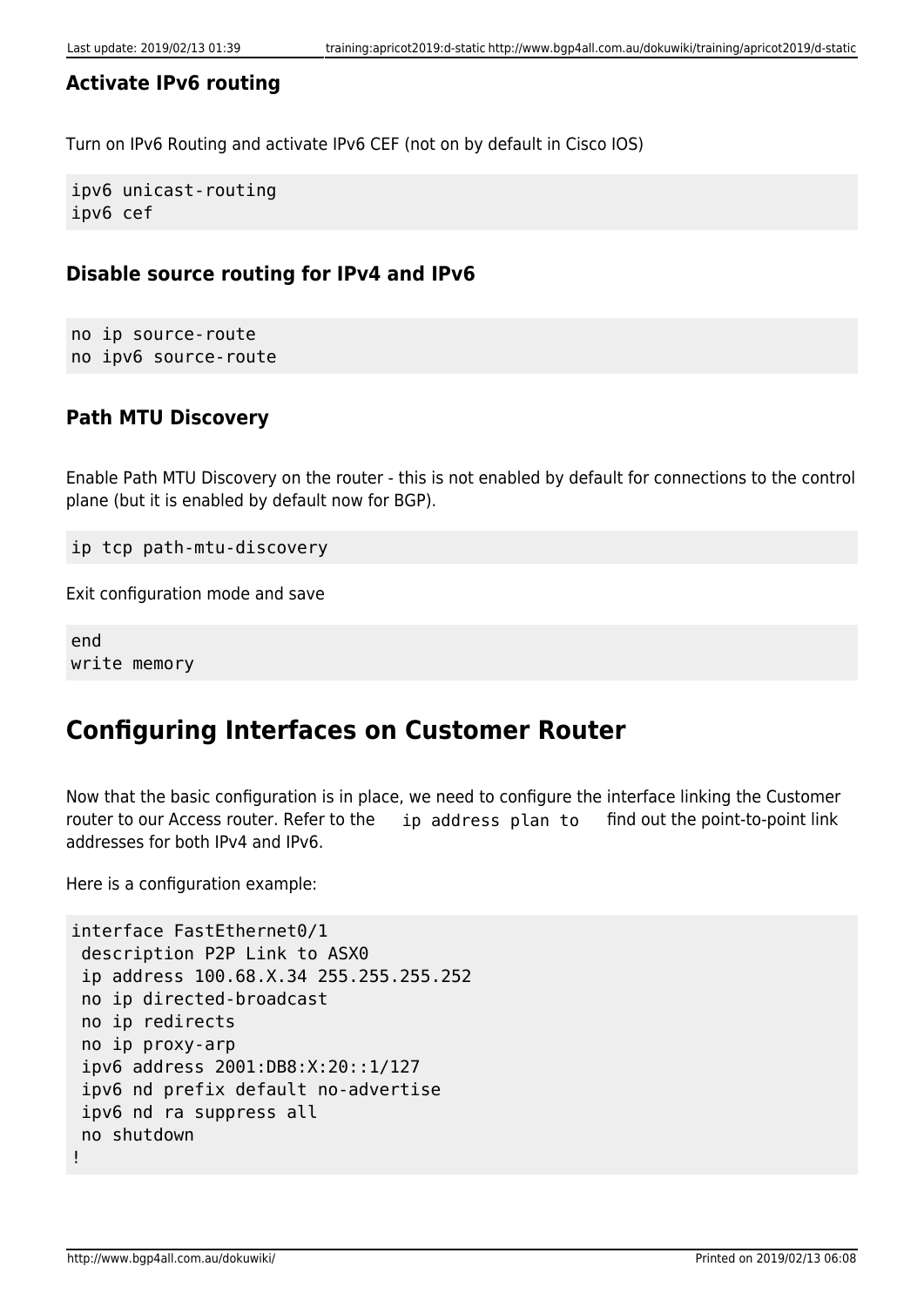# **Configuring Interfaces on Access Router**

We also need to configure the interface on the Access router which connects to the Customer router. Again, referring to the address plan, here is a possible configuration example:

```
interface FastEthernet0/1
 description P2P Link to CustX
 ip address 100.68.X.33 255.255.255.252
 no ip directed-broadcast
 no ip redirects
 no ip proxy-arp
 ipv6 address 2001:DB8:X:20::0/127
 ipv6 nd prefix default no-advertise
 ipv6 nd ra suppress all
 no shutdown
!
```
Once the interfaces on both the Customer and Access routers have been configured, try and ping the other end - check both IPv4 and IPv6.

# **Adding a customer route**

We previously set up simulated customer connection on the Access Router. We can now redo this, so that rather than pointing the static route at the Null0 interface, we can point it to the actual Customer router we have just configured.

First we delete the static routes we set up earlier:

```
no ip route 100.68.X.64 255.255.255.192 null0
!
no ipv6 route 2001:DB8:X:4000::/52 null0
!
```
And then we add the static routes on the Access router to point to the point-to-point link address on the Customer router:

```
ip route 100.68.X.64 255.255.255.192 100.68.X.34
!
ipv6 route 2001:DB8:X:4000::/52 2001:DB8:X:20::1
!
```
Once this has been configured, check that you can still see the customer IPv4 /26 and IPv6 /52 visible in the iBGP for the AS. Check on the Border, Peering and Core routers, and make sure the prefix is still visible. Use these commands:

show ip bgp show bgp ipv6 unicast